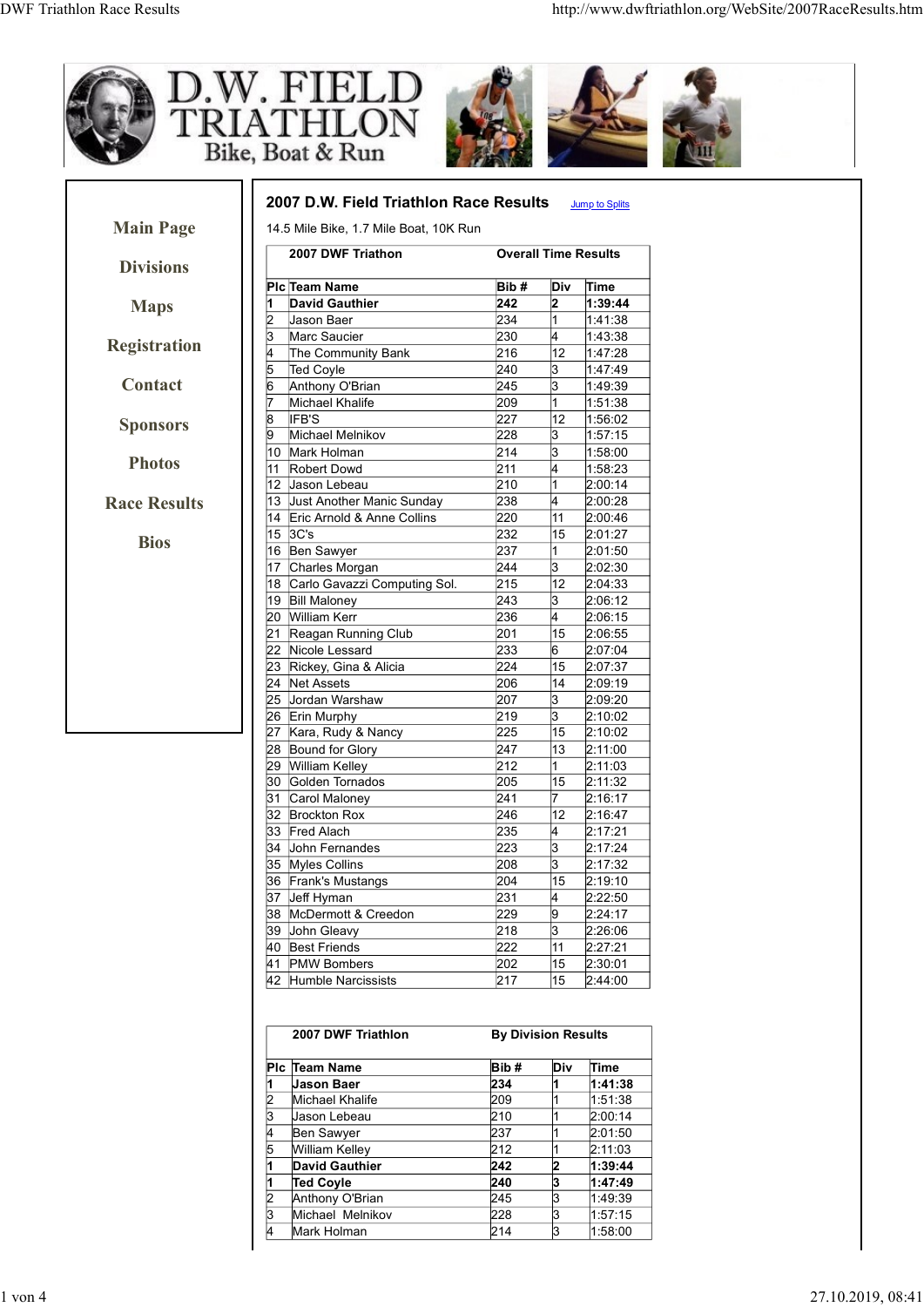| <b>DWF Triathlon Race Results</b> |                     |                                              |                            |                                    | http://www.dwftriathlon.org/WebSite/2007RaceResults.htm |                    |
|-----------------------------------|---------------------|----------------------------------------------|----------------------------|------------------------------------|---------------------------------------------------------|--------------------|
|                                   |                     |                                              |                            |                                    |                                                         |                    |
|                                   |                     |                                              |                            |                                    |                                                         |                    |
|                                   | 15                  | Charles Morgan<br><b>Bill Maloney</b>        | 244<br>243                 | 3<br>3                             | 2:02:30<br>2:06:12                                      |                    |
|                                   |                     | Jordan Warshaw                               | 207                        | 13                                 | 2:09:20                                                 |                    |
|                                   | 19                  | Erin Murphy<br>John Fernandes                | 219<br>223                 | l3<br>3                            | 2:10:02<br>2:17:24                                      |                    |
|                                   | 10                  | Myles Collins                                | 208                        | 3                                  | 2:17:32                                                 |                    |
|                                   | 11                  | John Gleavy<br><b>Marc Saucier</b>           | 218<br>230                 | I٩                                 | 2:26:06<br>1:43:38                                      |                    |
|                                   |                     | Robert Dowd                                  | 211                        | 14                                 | 1:58:23                                                 |                    |
|                                   | 13                  | Just Another Manic Sunday                    | 238                        | 4                                  | 2:00:28                                                 |                    |
|                                   |                     | William Kerr<br>Fred Alach                   | 236<br>235                 |                                    | 2:06:15<br>2:17:21                                      |                    |
|                                   |                     | Jeff Hyman                                   | 231                        |                                    | 2:22:50                                                 |                    |
|                                   |                     | <b>Nicole Lessard</b>                        | 233<br>241                 | 6<br>17                            | 2:07:04<br>2:16:17                                      |                    |
|                                   |                     | <b>Carol Maloney</b><br>McDermott & Creedon  | 229                        | 9                                  | 2:24:17                                                 |                    |
|                                   |                     | <b>Eric Arnold &amp; Anne Collins</b>        | 220                        | $ 11\rangle$                       | 2:00:46                                                 |                    |
|                                   | $\vert$ 2           | Best Friends<br>The Community Bank           | 222<br>216                 | $ 11\rangle$<br> 12                | 2:27:21<br>1:47:28                                      |                    |
|                                   | 12                  | IFB'S                                        | 227                        | 12                                 | 1:56:02                                                 |                    |
|                                   | 3                   | Carlo Gavazzi Computing Sol.<br>Brockton Rox | 215<br>246                 | $ 12\rangle$<br>12                 | 2:04:33<br>2:16:47                                      |                    |
|                                   |                     | <b>Bound for Glory</b>                       | 247                        | $ 13\rangle$                       | 2:11:00                                                 |                    |
|                                   |                     | <b>Net Assets</b><br>3C's                    | 206<br>232                 | 14 <br>15                          | 2:09:19<br>2:01:27                                      |                    |
|                                   | 3                   | Reagan Running Club<br>Kara, Rudy & Nancy    | 201<br>225                 | 15<br>15                           | 2:06:55<br>2:10:02                                      |                    |
|                                   |                     | Golden Tornados                              | 205                        | 15                                 | 2:11:32                                                 |                    |
|                                   | 5<br>$\overline{6}$ | Frank's Mustangs<br><b>PMW Bombers</b>       | 204<br>202                 | $ 15\rangle$<br>$ 15\rangle$       | 2:19:10<br>2:30:01                                      |                    |
|                                   |                     | Humble Narcissists                           | 217                        | 15                                 | 2:44:00                                                 |                    |
|                                   |                     | Rickey, Gina & Alicia                        | 224                        | 16                                 | 2:07:37                                                 |                    |
|                                   |                     |                                              |                            |                                    |                                                         |                    |
|                                   |                     | 2007 DWF Triathlon                           | <b>Overall Bike Finish</b> |                                    |                                                         |                    |
|                                   |                     | $\sqrt{\text{Team}}$ #<br>Team Name          | Div                        |                                    | <b>Division Name</b>                                    | <b>Bike Split</b>  |
|                                   |                     | Jason Baer<br>David Gauthier                 | 234<br>242                 | 1 $l$ ronman < 30<br>2Ironman 30+  |                                                         | 0:35:17<br>0.38:19 |
|                                   |                     | Marc Saucier                                 | 230                        | 4 Ironman 50+                      |                                                         | 0:38:54            |
|                                   |                     | "3C's                                        | 232                        | 15Coed Team                        |                                                         | 0:39:09            |
|                                   |                     | Michael Khalife<br>Anthony O'Brian           | 209<br>245                 | 1 $l$ ronman < 30<br>3 Ironman 40+ |                                                         | 0:40:20<br>0:41:05 |
|                                   |                     | Carlo Gavazzi Computing Sol                  | 215                        | 12 Corporate                       |                                                         | 0:41:44            |
|                                   |                     | Ted Coyle<br>Eric Arnold & Anne Collins      | 240<br>220                 | 3Tronman 40+<br>11 Tandem Coed     |                                                         | 0:42:12            |
|                                   |                     |                                              |                            |                                    |                                                         | 0:42:35            |

| <b>The Community Bank</b><br>IFB'S<br>Carlo Gavazzi Computing Sol. | 216<br>227                                                                                                                                                                                                                                                                                                                                                                                                                                                                                                                     |                                                                                                                                                                                             | 12                                                          | 1:47:28                                                                    |                                                                                                                                                                                                                                                                                                                                                                                                                                                                                                                                                                                                                                                                                                                         |
|--------------------------------------------------------------------|--------------------------------------------------------------------------------------------------------------------------------------------------------------------------------------------------------------------------------------------------------------------------------------------------------------------------------------------------------------------------------------------------------------------------------------------------------------------------------------------------------------------------------|---------------------------------------------------------------------------------------------------------------------------------------------------------------------------------------------|-------------------------------------------------------------|----------------------------------------------------------------------------|-------------------------------------------------------------------------------------------------------------------------------------------------------------------------------------------------------------------------------------------------------------------------------------------------------------------------------------------------------------------------------------------------------------------------------------------------------------------------------------------------------------------------------------------------------------------------------------------------------------------------------------------------------------------------------------------------------------------------|
|                                                                    |                                                                                                                                                                                                                                                                                                                                                                                                                                                                                                                                |                                                                                                                                                                                             |                                                             |                                                                            |                                                                                                                                                                                                                                                                                                                                                                                                                                                                                                                                                                                                                                                                                                                         |
|                                                                    |                                                                                                                                                                                                                                                                                                                                                                                                                                                                                                                                |                                                                                                                                                                                             | 12                                                          | 1:56:02                                                                    |                                                                                                                                                                                                                                                                                                                                                                                                                                                                                                                                                                                                                                                                                                                         |
|                                                                    | 215                                                                                                                                                                                                                                                                                                                                                                                                                                                                                                                            |                                                                                                                                                                                             | 12                                                          | 2:04:33                                                                    |                                                                                                                                                                                                                                                                                                                                                                                                                                                                                                                                                                                                                                                                                                                         |
| <b>Brockton Rox</b>                                                | 246                                                                                                                                                                                                                                                                                                                                                                                                                                                                                                                            |                                                                                                                                                                                             | 12                                                          | 2:16:47                                                                    |                                                                                                                                                                                                                                                                                                                                                                                                                                                                                                                                                                                                                                                                                                                         |
| <b>Bound for Glory</b>                                             | 247                                                                                                                                                                                                                                                                                                                                                                                                                                                                                                                            |                                                                                                                                                                                             | 13                                                          | 2:11:00                                                                    |                                                                                                                                                                                                                                                                                                                                                                                                                                                                                                                                                                                                                                                                                                                         |
| <b>Net Assets</b>                                                  | 206                                                                                                                                                                                                                                                                                                                                                                                                                                                                                                                            |                                                                                                                                                                                             | 14                                                          | 2:09:19                                                                    |                                                                                                                                                                                                                                                                                                                                                                                                                                                                                                                                                                                                                                                                                                                         |
| 3C's                                                               |                                                                                                                                                                                                                                                                                                                                                                                                                                                                                                                                |                                                                                                                                                                                             |                                                             |                                                                            |                                                                                                                                                                                                                                                                                                                                                                                                                                                                                                                                                                                                                                                                                                                         |
|                                                                    |                                                                                                                                                                                                                                                                                                                                                                                                                                                                                                                                |                                                                                                                                                                                             |                                                             |                                                                            |                                                                                                                                                                                                                                                                                                                                                                                                                                                                                                                                                                                                                                                                                                                         |
|                                                                    |                                                                                                                                                                                                                                                                                                                                                                                                                                                                                                                                |                                                                                                                                                                                             |                                                             |                                                                            |                                                                                                                                                                                                                                                                                                                                                                                                                                                                                                                                                                                                                                                                                                                         |
|                                                                    |                                                                                                                                                                                                                                                                                                                                                                                                                                                                                                                                |                                                                                                                                                                                             |                                                             |                                                                            |                                                                                                                                                                                                                                                                                                                                                                                                                                                                                                                                                                                                                                                                                                                         |
|                                                                    |                                                                                                                                                                                                                                                                                                                                                                                                                                                                                                                                |                                                                                                                                                                                             |                                                             |                                                                            |                                                                                                                                                                                                                                                                                                                                                                                                                                                                                                                                                                                                                                                                                                                         |
|                                                                    |                                                                                                                                                                                                                                                                                                                                                                                                                                                                                                                                |                                                                                                                                                                                             |                                                             |                                                                            |                                                                                                                                                                                                                                                                                                                                                                                                                                                                                                                                                                                                                                                                                                                         |
|                                                                    |                                                                                                                                                                                                                                                                                                                                                                                                                                                                                                                                |                                                                                                                                                                                             |                                                             |                                                                            |                                                                                                                                                                                                                                                                                                                                                                                                                                                                                                                                                                                                                                                                                                                         |
|                                                                    |                                                                                                                                                                                                                                                                                                                                                                                                                                                                                                                                |                                                                                                                                                                                             |                                                             |                                                                            |                                                                                                                                                                                                                                                                                                                                                                                                                                                                                                                                                                                                                                                                                                                         |
|                                                                    |                                                                                                                                                                                                                                                                                                                                                                                                                                                                                                                                |                                                                                                                                                                                             |                                                             |                                                                            |                                                                                                                                                                                                                                                                                                                                                                                                                                                                                                                                                                                                                                                                                                                         |
| 2007 DWF Triathlon                                                 |                                                                                                                                                                                                                                                                                                                                                                                                                                                                                                                                |                                                                                                                                                                                             |                                                             |                                                                            |                                                                                                                                                                                                                                                                                                                                                                                                                                                                                                                                                                                                                                                                                                                         |
|                                                                    |                                                                                                                                                                                                                                                                                                                                                                                                                                                                                                                                |                                                                                                                                                                                             |                                                             |                                                                            | <b>Bike Split</b>                                                                                                                                                                                                                                                                                                                                                                                                                                                                                                                                                                                                                                                                                                       |
|                                                                    |                                                                                                                                                                                                                                                                                                                                                                                                                                                                                                                                |                                                                                                                                                                                             |                                                             |                                                                            | 0:35:17                                                                                                                                                                                                                                                                                                                                                                                                                                                                                                                                                                                                                                                                                                                 |
|                                                                    |                                                                                                                                                                                                                                                                                                                                                                                                                                                                                                                                |                                                                                                                                                                                             |                                                             |                                                                            | 0.38:19                                                                                                                                                                                                                                                                                                                                                                                                                                                                                                                                                                                                                                                                                                                 |
| Marc Saucier                                                       |                                                                                                                                                                                                                                                                                                                                                                                                                                                                                                                                |                                                                                                                                                                                             |                                                             |                                                                            | 0:38:54                                                                                                                                                                                                                                                                                                                                                                                                                                                                                                                                                                                                                                                                                                                 |
| "3C's                                                              |                                                                                                                                                                                                                                                                                                                                                                                                                                                                                                                                |                                                                                                                                                                                             |                                                             |                                                                            | 0.39.09                                                                                                                                                                                                                                                                                                                                                                                                                                                                                                                                                                                                                                                                                                                 |
| Michael Khalife                                                    | 209                                                                                                                                                                                                                                                                                                                                                                                                                                                                                                                            |                                                                                                                                                                                             |                                                             |                                                                            | 0.40:20                                                                                                                                                                                                                                                                                                                                                                                                                                                                                                                                                                                                                                                                                                                 |
| Anthony O'Brian                                                    | 245                                                                                                                                                                                                                                                                                                                                                                                                                                                                                                                            |                                                                                                                                                                                             |                                                             |                                                                            | 0.41.05                                                                                                                                                                                                                                                                                                                                                                                                                                                                                                                                                                                                                                                                                                                 |
| Carlo Gavazzi Computing Sol                                        |                                                                                                                                                                                                                                                                                                                                                                                                                                                                                                                                |                                                                                                                                                                                             |                                                             |                                                                            | 0.41.44                                                                                                                                                                                                                                                                                                                                                                                                                                                                                                                                                                                                                                                                                                                 |
| Ted Coyle                                                          | 240                                                                                                                                                                                                                                                                                                                                                                                                                                                                                                                            |                                                                                                                                                                                             |                                                             |                                                                            | 0.42:12                                                                                                                                                                                                                                                                                                                                                                                                                                                                                                                                                                                                                                                                                                                 |
|                                                                    |                                                                                                                                                                                                                                                                                                                                                                                                                                                                                                                                |                                                                                                                                                                                             |                                                             |                                                                            | 0:42:35                                                                                                                                                                                                                                                                                                                                                                                                                                                                                                                                                                                                                                                                                                                 |
|                                                                    |                                                                                                                                                                                                                                                                                                                                                                                                                                                                                                                                |                                                                                                                                                                                             |                                                             |                                                                            | 0:43:55                                                                                                                                                                                                                                                                                                                                                                                                                                                                                                                                                                                                                                                                                                                 |
|                                                                    |                                                                                                                                                                                                                                                                                                                                                                                                                                                                                                                                |                                                                                                                                                                                             |                                                             |                                                                            | 0.44.06                                                                                                                                                                                                                                                                                                                                                                                                                                                                                                                                                                                                                                                                                                                 |
|                                                                    |                                                                                                                                                                                                                                                                                                                                                                                                                                                                                                                                |                                                                                                                                                                                             |                                                             |                                                                            | 0.44:10                                                                                                                                                                                                                                                                                                                                                                                                                                                                                                                                                                                                                                                                                                                 |
|                                                                    |                                                                                                                                                                                                                                                                                                                                                                                                                                                                                                                                |                                                                                                                                                                                             |                                                             |                                                                            | 0.44.11                                                                                                                                                                                                                                                                                                                                                                                                                                                                                                                                                                                                                                                                                                                 |
|                                                                    |                                                                                                                                                                                                                                                                                                                                                                                                                                                                                                                                |                                                                                                                                                                                             |                                                             |                                                                            | 0.44.34                                                                                                                                                                                                                                                                                                                                                                                                                                                                                                                                                                                                                                                                                                                 |
|                                                                    |                                                                                                                                                                                                                                                                                                                                                                                                                                                                                                                                |                                                                                                                                                                                             |                                                             |                                                                            |                                                                                                                                                                                                                                                                                                                                                                                                                                                                                                                                                                                                                                                                                                                         |
|                                                                    |                                                                                                                                                                                                                                                                                                                                                                                                                                                                                                                                |                                                                                                                                                                                             |                                                             |                                                                            | 0.44.56                                                                                                                                                                                                                                                                                                                                                                                                                                                                                                                                                                                                                                                                                                                 |
|                                                                    |                                                                                                                                                                                                                                                                                                                                                                                                                                                                                                                                |                                                                                                                                                                                             |                                                             |                                                                            | 0.44.58                                                                                                                                                                                                                                                                                                                                                                                                                                                                                                                                                                                                                                                                                                                 |
|                                                                    |                                                                                                                                                                                                                                                                                                                                                                                                                                                                                                                                |                                                                                                                                                                                             |                                                             |                                                                            | 0.45:02                                                                                                                                                                                                                                                                                                                                                                                                                                                                                                                                                                                                                                                                                                                 |
| Nicole Lessard                                                     |                                                                                                                                                                                                                                                                                                                                                                                                                                                                                                                                |                                                                                                                                                                                             |                                                             |                                                                            | 0.45:18                                                                                                                                                                                                                                                                                                                                                                                                                                                                                                                                                                                                                                                                                                                 |
| Golden Tornados                                                    | 205                                                                                                                                                                                                                                                                                                                                                                                                                                                                                                                            |                                                                                                                                                                                             |                                                             |                                                                            | 0.45:52                                                                                                                                                                                                                                                                                                                                                                                                                                                                                                                                                                                                                                                                                                                 |
| IFB'S                                                              | 227                                                                                                                                                                                                                                                                                                                                                                                                                                                                                                                            |                                                                                                                                                                                             |                                                             |                                                                            | 0.45.56                                                                                                                                                                                                                                                                                                                                                                                                                                                                                                                                                                                                                                                                                                                 |
| William Kelley                                                     | 212                                                                                                                                                                                                                                                                                                                                                                                                                                                                                                                            |                                                                                                                                                                                             |                                                             |                                                                            | 0.46:00                                                                                                                                                                                                                                                                                                                                                                                                                                                                                                                                                                                                                                                                                                                 |
| Frank's Mustangs                                                   |                                                                                                                                                                                                                                                                                                                                                                                                                                                                                                                                |                                                                                                                                                                                             |                                                             |                                                                            | 0.46:20                                                                                                                                                                                                                                                                                                                                                                                                                                                                                                                                                                                                                                                                                                                 |
| <b>Just Another Manic Sunday</b>                                   |                                                                                                                                                                                                                                                                                                                                                                                                                                                                                                                                |                                                                                                                                                                                             |                                                             |                                                                            | 0.46.44                                                                                                                                                                                                                                                                                                                                                                                                                                                                                                                                                                                                                                                                                                                 |
| Ben Sawyer                                                         | 237                                                                                                                                                                                                                                                                                                                                                                                                                                                                                                                            |                                                                                                                                                                                             |                                                             |                                                                            | 0.46.45                                                                                                                                                                                                                                                                                                                                                                                                                                                                                                                                                                                                                                                                                                                 |
| Fred Alach                                                         |                                                                                                                                                                                                                                                                                                                                                                                                                                                                                                                                |                                                                                                                                                                                             |                                                             |                                                                            | 0.46:49                                                                                                                                                                                                                                                                                                                                                                                                                                                                                                                                                                                                                                                                                                                 |
|                                                                    |                                                                                                                                                                                                                                                                                                                                                                                                                                                                                                                                |                                                                                                                                                                                             |                                                             |                                                                            | 0.47:09                                                                                                                                                                                                                                                                                                                                                                                                                                                                                                                                                                                                                                                                                                                 |
|                                                                    |                                                                                                                                                                                                                                                                                                                                                                                                                                                                                                                                |                                                                                                                                                                                             |                                                             |                                                                            | 0.48:50                                                                                                                                                                                                                                                                                                                                                                                                                                                                                                                                                                                                                                                                                                                 |
|                                                                    |                                                                                                                                                                                                                                                                                                                                                                                                                                                                                                                                |                                                                                                                                                                                             |                                                             |                                                                            | 0.48.51                                                                                                                                                                                                                                                                                                                                                                                                                                                                                                                                                                                                                                                                                                                 |
|                                                                    |                                                                                                                                                                                                                                                                                                                                                                                                                                                                                                                                |                                                                                                                                                                                             |                                                             |                                                                            |                                                                                                                                                                                                                                                                                                                                                                                                                                                                                                                                                                                                                                                                                                                         |
|                                                                    |                                                                                                                                                                                                                                                                                                                                                                                                                                                                                                                                |                                                                                                                                                                                             |                                                             |                                                                            | 0.49.16                                                                                                                                                                                                                                                                                                                                                                                                                                                                                                                                                                                                                                                                                                                 |
|                                                                    |                                                                                                                                                                                                                                                                                                                                                                                                                                                                                                                                |                                                                                                                                                                                             |                                                             |                                                                            | 0.49.37                                                                                                                                                                                                                                                                                                                                                                                                                                                                                                                                                                                                                                                                                                                 |
|                                                                    |                                                                                                                                                                                                                                                                                                                                                                                                                                                                                                                                |                                                                                                                                                                                             |                                                             |                                                                            | 0.49.49                                                                                                                                                                                                                                                                                                                                                                                                                                                                                                                                                                                                                                                                                                                 |
|                                                                    |                                                                                                                                                                                                                                                                                                                                                                                                                                                                                                                                |                                                                                                                                                                                             |                                                             |                                                                            | 0.51.27                                                                                                                                                                                                                                                                                                                                                                                                                                                                                                                                                                                                                                                                                                                 |
| Erin Murphy                                                        |                                                                                                                                                                                                                                                                                                                                                                                                                                                                                                                                |                                                                                                                                                                                             |                                                             |                                                                            | 0.51:30                                                                                                                                                                                                                                                                                                                                                                                                                                                                                                                                                                                                                                                                                                                 |
| D. Paines                                                          | 239                                                                                                                                                                                                                                                                                                                                                                                                                                                                                                                            |                                                                                                                                                                                             |                                                             |                                                                            | 0.52:04                                                                                                                                                                                                                                                                                                                                                                                                                                                                                                                                                                                                                                                                                                                 |
|                                                                    | Reagan Running Club<br>Kara, Rudy & Nancy<br>Golden Tornados<br>Frank's Mustangs<br><b>PMW Bombers</b><br>Humble Narcissists<br>Rickey, Gina & Alicia<br><b>Team Name</b><br>Jason Baer<br>David Gauthier<br>Eric Arnold & Anne Collins<br>William Kerr<br>Mark Holman<br>Michael Melnikov<br>Jason Lebeau<br>Robert Dowd<br>John Fernandes<br>Charles Morgan<br>The Community Bank<br>Jordan Warshaw<br>Rickey, Gina & Alicia<br>Kara, Rudy & Nancy<br>Michael Regan<br>Myles Collins<br><b>Bill Maloney</b><br>Carol Maloney | Team#<br>234<br>242<br>230<br>232<br>215<br>220<br>236<br>214<br>228<br>210<br>211<br>223<br>244<br>216<br>233<br>204<br>238<br>235<br>207<br>224<br>225<br>221<br>208<br>243<br>241<br>219 | 232<br>201<br>225<br>205<br>204<br>202<br>217<br>224<br>Div | 15<br>15<br>15<br>15<br>15<br>15<br>15<br>16<br><b>Overall Bike Finish</b> | 2:01:27<br>2:06:55<br>2:10:02<br>2:11:32<br>2:19:10<br>2:30:01<br>2:44:00<br>2:07:37<br><b>Division Name</b><br>1 Ironman $<$ 30<br>2Ironman 30+<br>4 Ironman 50+<br>15 Coed Team<br>1 Ironman $<$ 30<br>3 Ironman 40+<br>12 Corporate<br>3 Ironman 40+<br>11 Tandem Coed<br>4 Ironman 50+<br>3 Ironman 40+<br>3 Ironman 40+<br>1 Ironman $<$ 30<br>4 Ironman 50+<br>3 Ironman 40+<br>3 Ironman 40+<br>12 Corporate<br>6 Ironwoman 30+<br>15 Coed Team<br>12 Corporate<br>1 Ironman $<$ 30<br>15Coed Team<br>4 Ironman 50+<br>1 Ironman $<$ 30<br>4 Ironman 50+<br>3 Ironman 40+<br>16 Family Team<br>15 Coed Team<br>3 Ironman 40+<br>3Ironman 40+<br>3 Ironman 40+<br>7 Ironwoman 40+<br>3 Ironman 40+<br>9Tandem Men |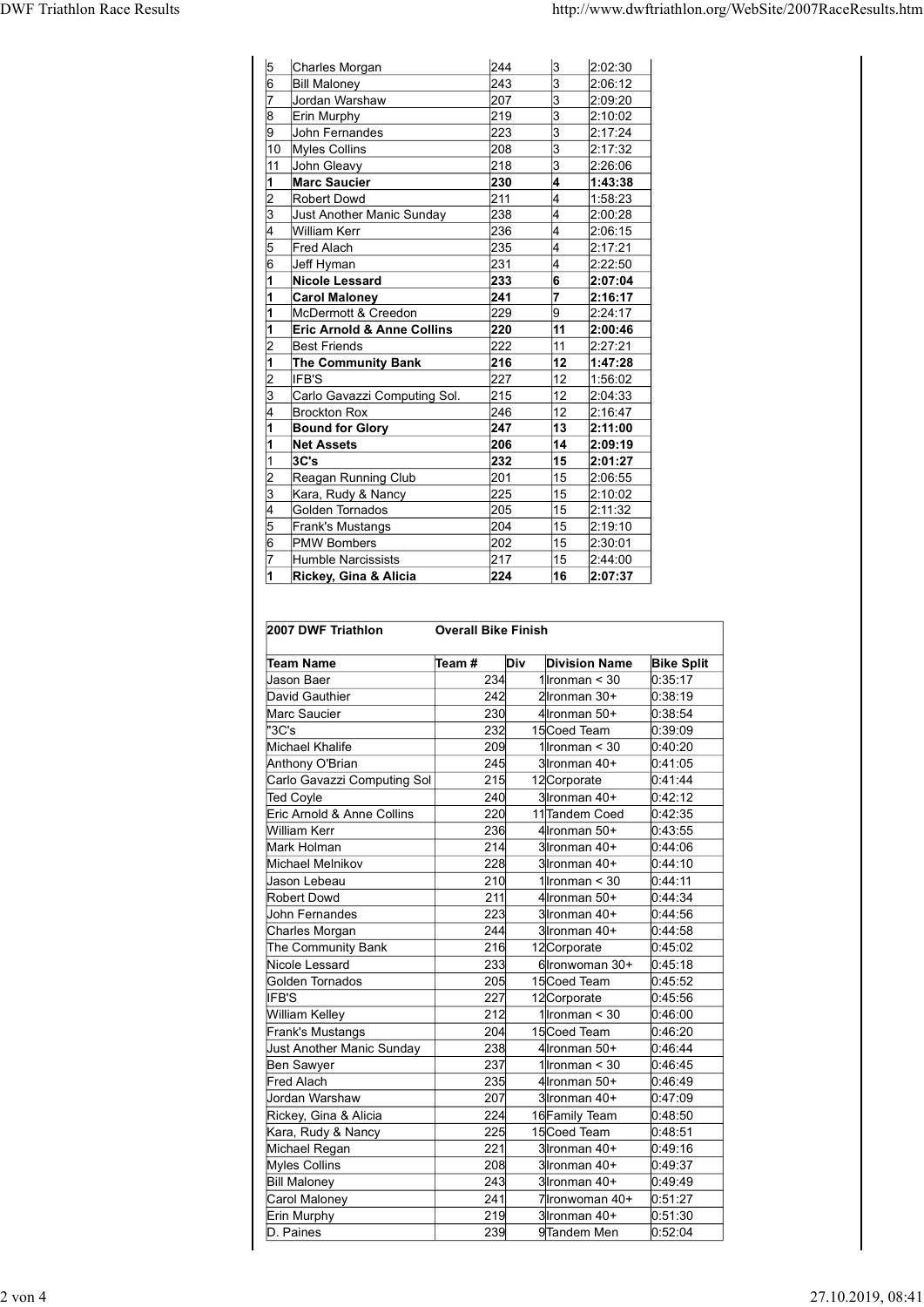|                                    |                                                                                                                                                        |                                                                                                                                                                                            | http://www.dwftriathlon.org/WebSite/2007RaceResults.htm |                                                                                                                                                                                                                                                                                                                                                                                                                                                                                                                                                                                                                                                                                                                                                                                                                                                                                                                                                            |
|------------------------------------|--------------------------------------------------------------------------------------------------------------------------------------------------------|--------------------------------------------------------------------------------------------------------------------------------------------------------------------------------------------|---------------------------------------------------------|------------------------------------------------------------------------------------------------------------------------------------------------------------------------------------------------------------------------------------------------------------------------------------------------------------------------------------------------------------------------------------------------------------------------------------------------------------------------------------------------------------------------------------------------------------------------------------------------------------------------------------------------------------------------------------------------------------------------------------------------------------------------------------------------------------------------------------------------------------------------------------------------------------------------------------------------------------|
|                                    |                                                                                                                                                        |                                                                                                                                                                                            |                                                         |                                                                                                                                                                                                                                                                                                                                                                                                                                                                                                                                                                                                                                                                                                                                                                                                                                                                                                                                                            |
|                                    | 218<br>201                                                                                                                                             |                                                                                                                                                                                            | 3 Ironman 40+<br>15 Coed Team                           | 0:52:05<br>0:52:57                                                                                                                                                                                                                                                                                                                                                                                                                                                                                                                                                                                                                                                                                                                                                                                                                                                                                                                                         |
|                                    |                                                                                                                                                        |                                                                                                                                                                                            |                                                         | 0:53:12                                                                                                                                                                                                                                                                                                                                                                                                                                                                                                                                                                                                                                                                                                                                                                                                                                                                                                                                                    |
|                                    |                                                                                                                                                        |                                                                                                                                                                                            |                                                         | 0.56:09                                                                                                                                                                                                                                                                                                                                                                                                                                                                                                                                                                                                                                                                                                                                                                                                                                                                                                                                                    |
|                                    |                                                                                                                                                        |                                                                                                                                                                                            |                                                         | 0.59.33<br>1:00:44                                                                                                                                                                                                                                                                                                                                                                                                                                                                                                                                                                                                                                                                                                                                                                                                                                                                                                                                         |
|                                    |                                                                                                                                                        |                                                                                                                                                                                            |                                                         | 1:02:20                                                                                                                                                                                                                                                                                                                                                                                                                                                                                                                                                                                                                                                                                                                                                                                                                                                                                                                                                    |
|                                    |                                                                                                                                                        |                                                                                                                                                                                            |                                                         | 1:08:49<br>1:11:46                                                                                                                                                                                                                                                                                                                                                                                                                                                                                                                                                                                                                                                                                                                                                                                                                                                                                                                                         |
|                                    |                                                                                                                                                        |                                                                                                                                                                                            |                                                         | 1:21:00                                                                                                                                                                                                                                                                                                                                                                                                                                                                                                                                                                                                                                                                                                                                                                                                                                                                                                                                                    |
|                                    |                                                                                                                                                        |                                                                                                                                                                                            |                                                         |                                                                                                                                                                                                                                                                                                                                                                                                                                                                                                                                                                                                                                                                                                                                                                                                                                                                                                                                                            |
|                                    |                                                                                                                                                        |                                                                                                                                                                                            |                                                         | <b>Boat Split</b>                                                                                                                                                                                                                                                                                                                                                                                                                                                                                                                                                                                                                                                                                                                                                                                                                                                                                                                                          |
| 204                                | 15                                                                                                                                                     |                                                                                                                                                                                            |                                                         | 0:18:39<br>0:21:18                                                                                                                                                                                                                                                                                                                                                                                                                                                                                                                                                                                                                                                                                                                                                                                                                                                                                                                                         |
| 206                                | 14                                                                                                                                                     |                                                                                                                                                                                            |                                                         |                                                                                                                                                                                                                                                                                                                                                                                                                                                                                                                                                                                                                                                                                                                                                                                                                                                                                                                                                            |
|                                    |                                                                                                                                                        |                                                                                                                                                                                            |                                                         | 0:21:39<br>0:21:48                                                                                                                                                                                                                                                                                                                                                                                                                                                                                                                                                                                                                                                                                                                                                                                                                                                                                                                                         |
| 230                                | 4                                                                                                                                                      |                                                                                                                                                                                            |                                                         | 0:22:20                                                                                                                                                                                                                                                                                                                                                                                                                                                                                                                                                                                                                                                                                                                                                                                                                                                                                                                                                    |
|                                    | $6\overline{6}$                                                                                                                                        |                                                                                                                                                                                            |                                                         | 0:22:50<br>0:23:28                                                                                                                                                                                                                                                                                                                                                                                                                                                                                                                                                                                                                                                                                                                                                                                                                                                                                                                                         |
| 205                                | 15                                                                                                                                                     |                                                                                                                                                                                            |                                                         | 0:23:30                                                                                                                                                                                                                                                                                                                                                                                                                                                                                                                                                                                                                                                                                                                                                                                                                                                                                                                                                    |
| 238                                | 4                                                                                                                                                      |                                                                                                                                                                                            |                                                         | 0:23:51<br>0:23:55                                                                                                                                                                                                                                                                                                                                                                                                                                                                                                                                                                                                                                                                                                                                                                                                                                                                                                                                         |
|                                    | 3                                                                                                                                                      |                                                                                                                                                                                            |                                                         | 0:24:03<br>0:24:06                                                                                                                                                                                                                                                                                                                                                                                                                                                                                                                                                                                                                                                                                                                                                                                                                                                                                                                                         |
| 212                                |                                                                                                                                                        |                                                                                                                                                                                            |                                                         | 0:24:12                                                                                                                                                                                                                                                                                                                                                                                                                                                                                                                                                                                                                                                                                                                                                                                                                                                                                                                                                    |
|                                    | $\vert$ 3                                                                                                                                              |                                                                                                                                                                                            |                                                         | 0:24:17<br>0:25:25                                                                                                                                                                                                                                                                                                                                                                                                                                                                                                                                                                                                                                                                                                                                                                                                                                                                                                                                         |
| 245                                | $\vert$ 3                                                                                                                                              |                                                                                                                                                                                            |                                                         | 0:25:35                                                                                                                                                                                                                                                                                                                                                                                                                                                                                                                                                                                                                                                                                                                                                                                                                                                                                                                                                    |
| 247                                | $ 13\rangle$                                                                                                                                           |                                                                                                                                                                                            |                                                         | 0:25:44<br>0:25:49                                                                                                                                                                                                                                                                                                                                                                                                                                                                                                                                                                                                                                                                                                                                                                                                                                                                                                                                         |
| 236                                |                                                                                                                                                        |                                                                                                                                                                                            |                                                         | 0:25:58<br>0:26:19                                                                                                                                                                                                                                                                                                                                                                                                                                                                                                                                                                                                                                                                                                                                                                                                                                                                                                                                         |
| 209                                |                                                                                                                                                        |                                                                                                                                                                                            |                                                         | 0:26:22                                                                                                                                                                                                                                                                                                                                                                                                                                                                                                                                                                                                                                                                                                                                                                                                                                                                                                                                                    |
| 211                                | 14                                                                                                                                                     |                                                                                                                                                                                            |                                                         | 0.26:40<br>0:26:47                                                                                                                                                                                                                                                                                                                                                                                                                                                                                                                                                                                                                                                                                                                                                                                                                                                                                                                                         |
| 232                                | 15                                                                                                                                                     |                                                                                                                                                                                            |                                                         | 0:26:49<br>0:26:57                                                                                                                                                                                                                                                                                                                                                                                                                                                                                                                                                                                                                                                                                                                                                                                                                                                                                                                                         |
| 244                                | 3                                                                                                                                                      |                                                                                                                                                                                            |                                                         | 0.27:02                                                                                                                                                                                                                                                                                                                                                                                                                                                                                                                                                                                                                                                                                                                                                                                                                                                                                                                                                    |
| 225                                | 15                                                                                                                                                     |                                                                                                                                                                                            |                                                         | 0:27:14<br>0:27:16                                                                                                                                                                                                                                                                                                                                                                                                                                                                                                                                                                                                                                                                                                                                                                                                                                                                                                                                         |
| 210                                |                                                                                                                                                        |                                                                                                                                                                                            |                                                         | 0:28:07                                                                                                                                                                                                                                                                                                                                                                                                                                                                                                                                                                                                                                                                                                                                                                                                                                                                                                                                                    |
| 215<br>Carlo Gavazzi Computing Sol | 12                                                                                                                                                     |                                                                                                                                                                                            |                                                         | 0:28:22<br>0:28:45                                                                                                                                                                                                                                                                                                                                                                                                                                                                                                                                                                                                                                                                                                                                                                                                                                                                                                                                         |
| 208                                | $\vert$ 3                                                                                                                                              |                                                                                                                                                                                            |                                                         | 0:28:46                                                                                                                                                                                                                                                                                                                                                                                                                                                                                                                                                                                                                                                                                                                                                                                                                                                                                                                                                    |
| 231                                | 4                                                                                                                                                      |                                                                                                                                                                                            |                                                         | 0.28:57<br>0:29:54                                                                                                                                                                                                                                                                                                                                                                                                                                                                                                                                                                                                                                                                                                                                                                                                                                                                                                                                         |
| 202                                | 15                                                                                                                                                     |                                                                                                                                                                                            |                                                         | 0:30:00<br>0:30:03                                                                                                                                                                                                                                                                                                                                                                                                                                                                                                                                                                                                                                                                                                                                                                                                                                                                                                                                         |
| 222                                | 11                                                                                                                                                     |                                                                                                                                                                                            |                                                         | 0:30:08                                                                                                                                                                                                                                                                                                                                                                                                                                                                                                                                                                                                                                                                                                                                                                                                                                                                                                                                                    |
|                                    | 12                                                                                                                                                     |                                                                                                                                                                                            |                                                         | 0:30:10<br>0:31:02                                                                                                                                                                                                                                                                                                                                                                                                                                                                                                                                                                                                                                                                                                                                                                                                                                                                                                                                         |
| 207                                | 3                                                                                                                                                      |                                                                                                                                                                                            |                                                         | 0:31:07                                                                                                                                                                                                                                                                                                                                                                                                                                                                                                                                                                                                                                                                                                                                                                                                                                                                                                                                                    |
| 239                                | $ 9\rangle$                                                                                                                                            |                                                                                                                                                                                            |                                                         | 0:31:33                                                                                                                                                                                                                                                                                                                                                                                                                                                                                                                                                                                                                                                                                                                                                                                                                                                                                                                                                    |
| 221<br>203                         | $\vert$ 3                                                                                                                                              |                                                                                                                                                                                            |                                                         |                                                                                                                                                                                                                                                                                                                                                                                                                                                                                                                                                                                                                                                                                                                                                                                                                                                                                                                                                            |
|                                    |                                                                                                                                                        |                                                                                                                                                                                            |                                                         |                                                                                                                                                                                                                                                                                                                                                                                                                                                                                                                                                                                                                                                                                                                                                                                                                                                                                                                                                            |
|                                    |                                                                                                                                                        |                                                                                                                                                                                            |                                                         |                                                                                                                                                                                                                                                                                                                                                                                                                                                                                                                                                                                                                                                                                                                                                                                                                                                                                                                                                            |
|                                    |                                                                                                                                                        |                                                                                                                                                                                            |                                                         | <b>Run Split</b>                                                                                                                                                                                                                                                                                                                                                                                                                                                                                                                                                                                                                                                                                                                                                                                                                                                                                                                                           |
| 227                                | 12                                                                                                                                                     |                                                                                                                                                                                            |                                                         | 0:39:46<br>0:39:56                                                                                                                                                                                                                                                                                                                                                                                                                                                                                                                                                                                                                                                                                                                                                                                                                                                                                                                                         |
| 234                                |                                                                                                                                                        |                                                                                                                                                                                            |                                                         |                                                                                                                                                                                                                                                                                                                                                                                                                                                                                                                                                                                                                                                                                                                                                                                                                                                                                                                                                            |
| 216                                | 12                                                                                                                                                     |                                                                                                                                                                                            | $\sqrt{\text{Iron}}$ man < 30<br>Corporate              | 0:40:37<br>0:41:08                                                                                                                                                                                                                                                                                                                                                                                                                                                                                                                                                                                                                                                                                                                                                                                                                                                                                                                                         |
|                                    | 216<br>242<br>214<br>201<br>233<br>220<br>240<br>228<br>219<br>223<br>234<br>246<br>224<br>243<br>237<br>218<br>235<br>229<br>227<br>217<br>241<br>242 | 246<br>206<br>231<br>247<br>229<br>202<br>222<br>217<br>203<br>Team #<br> 12 <br>$\vert$ 2<br> 3 <br>15<br> 11<br> 3 <br>$\vert$ 3<br> 12 <br>16<br> 3 <br> 3 <br>4<br>9<br>15<br>17<br>12 | <b>Overall Boat Finish</b><br>Div<br>Team # Div         | 12Corporate<br>14All Female Team 0:54:31<br>4 Ironman 50+<br>13All Male Team<br>9Tandem Men<br>15 Coed Team<br>11 Tandem Coed<br>15 Coed Team<br>4 Ironman 50+<br>Div Name<br>Coed Team<br>Corporate<br>All Female Team 0:21:22<br>Ironman 30+<br>Ironman 40+<br>Ironman 50+<br>Coed Team<br>Ironwoman 30+<br>Coed Team<br>Tandem Coed<br>Ironman 50+<br>Ironman 40+<br>Ironman 40+<br>Ironman < 30<br>Ironman 40+<br>Ironman 40+<br>Ironman 40+<br>Ironman < 30<br>All Male Team<br>Ironman 50+<br>Corporate<br>Ironman < 30<br>Family Team<br>Ironman 50+<br>Coed Team<br>Ironman 40+<br>Ironman 40+<br>Coed Team<br>Ironman < 30<br>Ironman $<$ 30<br>Ironman 40+<br>Corporate<br>Ironman 40+<br>Ironman 50+<br>Ironman 50+<br>Coed Team<br>Tandem Men<br>Tandem Coed<br>Corporate<br>Coed Team<br>Ironman 40+<br>Ironwoman 40+<br>Tandem Men<br>Ironman 40+<br>Ironman 50+<br><b>Overall Run Finish</b><br><b>Div Name</b><br>Ironman 30+<br>Corporate |

| 2007 DWF Triathlon | <b>Overall Run Finish</b> |     |                 |                  |
|--------------------|---------------------------|-----|-----------------|------------------|
| Team Name          | Team #                    | Div | <b>Div Name</b> | <b>Run Split</b> |
| David Gauthier     | 242                       |     | Ironman 30+     | 0:39:46          |
| IFB'S              | 1227                      | 12  | Corporate       | 0:39:56          |
| Uason Baer         | 234                       |     | Ironman $<$ 30  | 0:40:37          |
| The Community Bank | 216                       | 12  | Corporate       | 0:41:08          |
| Ted Covle          | 240                       | ß   | Ironman 40+     | 0:41:34          |